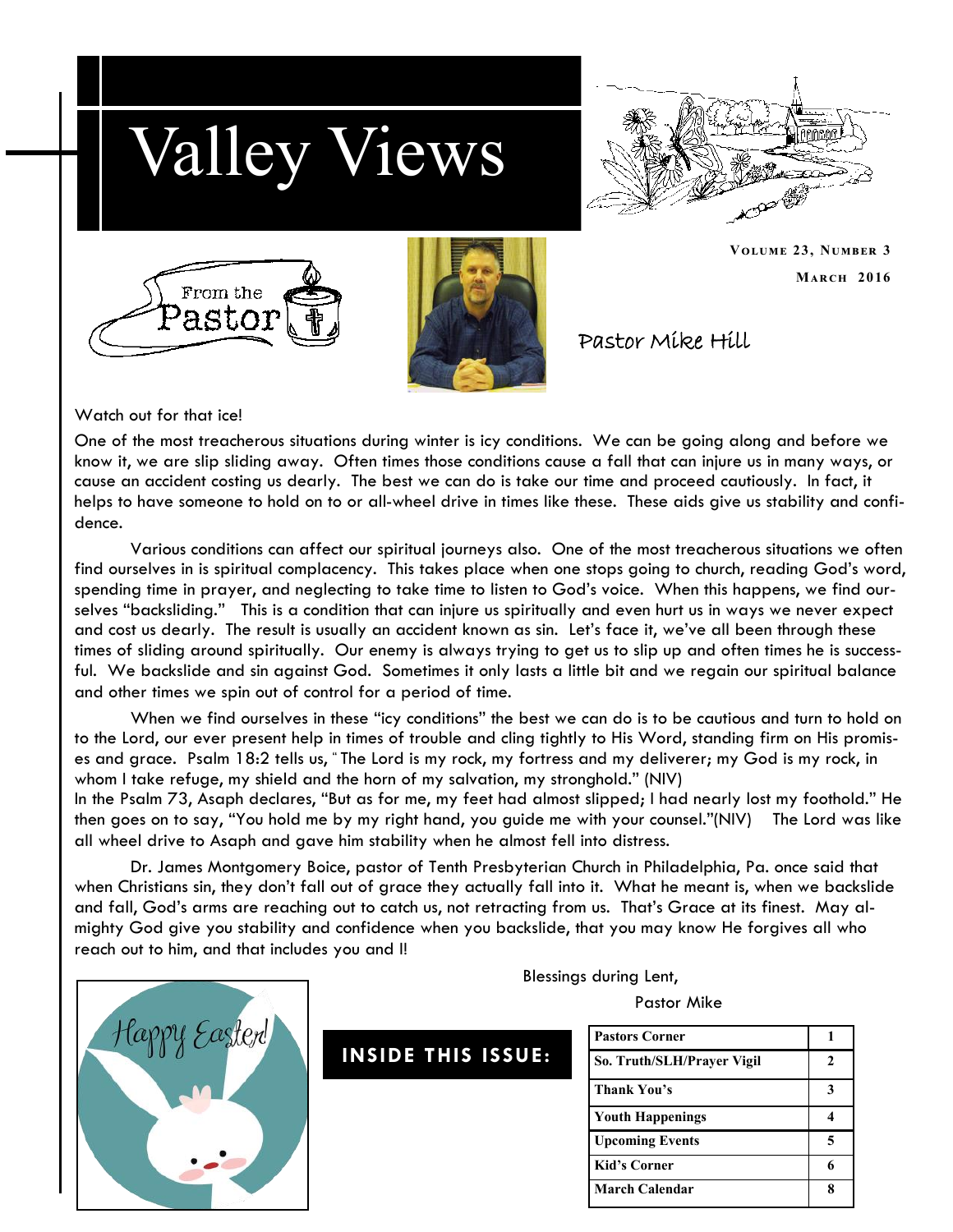### Dear Fellow Believers:

Praise the Lord and Greetings! We would like to say a thank you for your generosity in giving to Sojourner Truth Ministries. You have truly been a blessing, it is only through your financial support and prayers that we are able to continue to do what we do to be the hands and feet of Jesus that He called us to be. We pray that God continues to bless you and your loved ones throughout the upcoming year.

In His Loving Service,

Pastor Velinda Smith

The average number of households coming each month to the Son Light House in 2015 was 593 representing 1499 average monthly recipients. This was the highest monthly average for individuals and the second largest monthly average for households since 2008 when economic conditions took a dramatic downturn nationally. A total of 149 new households came to Son Light House last year for assistance. This was an increase of new households of 17% compared with the previous year. Thanksgiving had 14 more recipient households than last year and Christmas had 22 more. Thanks to the generosity of many donations of meat and money,

SLH was able to meet the combined expense of \$14,927.86 for the purchase of turkeys. Many families benefited from the generosity. **Raise the Region 2016 - Support Son Light House** On Wednesday, March 9th at 6 pm through 11:59 pm on Thursday, March 10th, you are encouraged to visit www.raisetheregion.org - an initiative of the First Community Foundation and select Son Light House as your choice to support. Your gift will be stretched by a generous contribution from Blaise Alexander Family Dealerships. All gifts are tax deductable and will help make Son Light House's mission possible.

# **The United Methodist Church General Conference 2016 - 24 Hour Prayer Vigil Set**

Brothers and Sisters in Christ:

On May 10 - 20, 2016, 864 delegates from all around the world will gather in Portland, Oregon for General Conference 2016. Held every four years, with the guidance of God's Spirit, the future direction of our United Methodist Church is crafted and held up before the whole church for our life together. This conference gathering will be both a challenge and an opportunity for the delegates representing our United Methodist Conferences to act as the church's top legislative body. All delegates are elected by their annual conferences to serve. Half of the delegates are lay and half are clergy. In the course of these 11 days, the delegates will prayerfully church's set the official position and church policies regarding such important issues as mission, vision, discipleship, structure, spiritual formation, human sexuality, war, peace and set the General Church funding for ministry plan for the next four years.

On December 2, 2015, our Council of Bishops encouraged each of our 131 Conferences to hold a **24 hour prayer vigil**. In so doing one conference will be continually praying for our delegates, bishops and leadership for the 131 days leading up to General conference!

Our **Susquehanna Conference 24 Hour Prayer Vigil** is set for **March 4th, from 12:00 am through 11:59 pm.** We are asking pastors and local church leaders to organize a vigil in their congregation or charge and join our other 900+ local churches in prayer for that 24 hour period. Each church or charge can develop their own plan which will fit their needs. *The important thing is that we all covenant together to do our part of this important prayer vigil!*

A special prayer vigil web page will be added to our conference web site at **susumc.org/gcprayervigil**. There you will find a listing of our delegates so that you might include their names in your prayers. You will also find resources to help you plan your church-wide experience. Prayers, service ideas, and other suggestions appear for your possible use or create your own special way to be a part of this critically important time of prayer.

Thanks in advance for taking responsibility to make this happen in your church or charge. Prayer really does make a difference, especially when we do it together as the whole body of Christ! After all, we are "Better Together!"

> Grace & Peace! Rev. Mike Bella Director of Connectional Ministries

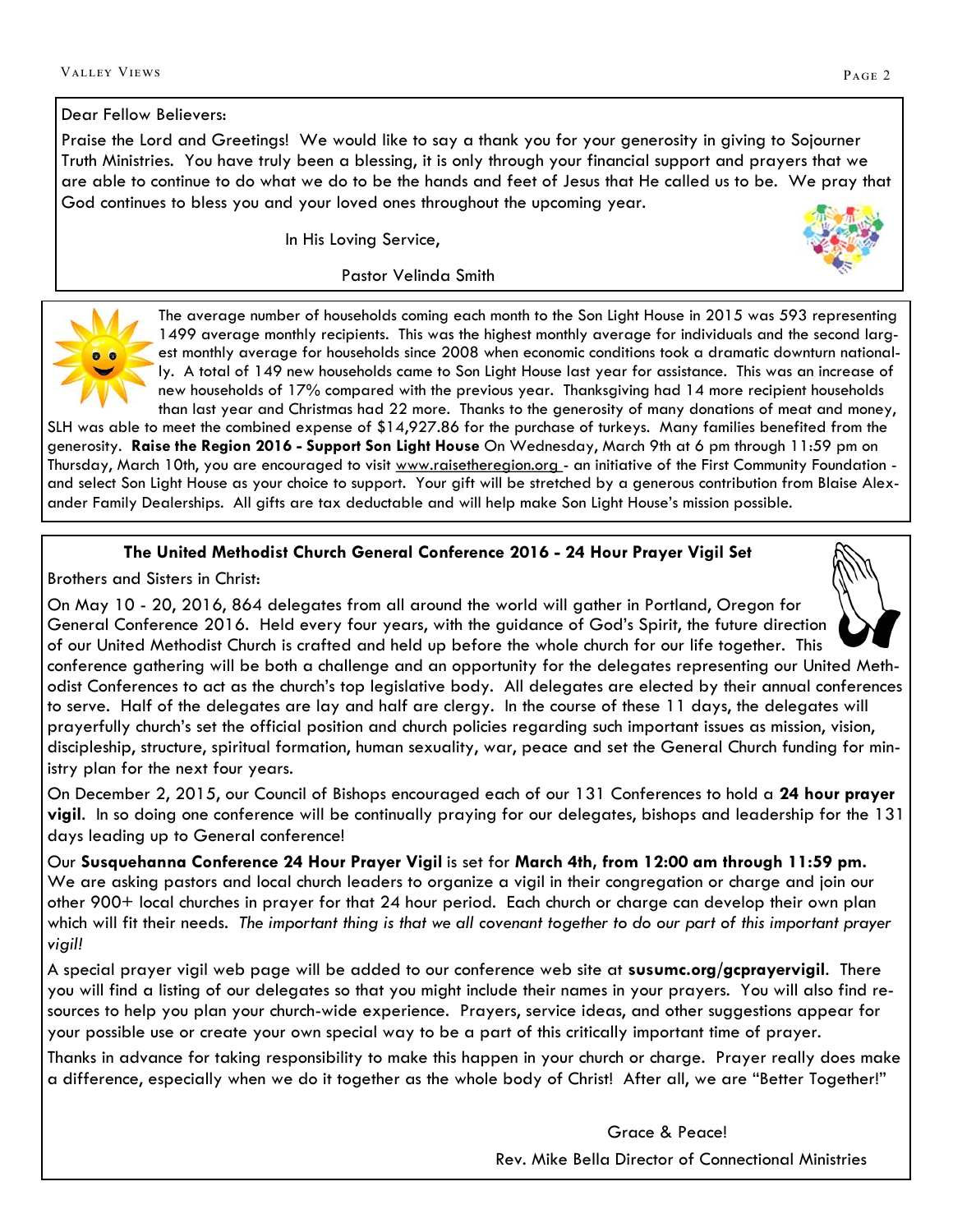

#### PAGE 3 **VOLUME 23 NUMBER 3**

Dear St. John's UMC Sunday School,

Thank you very much for your monthly gifts for the year of 2015. Your gifts were very much appreciated. Thank you for caring for the needy people of the Montgomery area. May the Lord's blessings be upon you.



Thanks again, Footprints of Montgomery



Words cannot express the feelings in our hearts. Thank you to Pastor Mike and our church families at Elimsport and St. John's for being with us during this difficult year in the loss of our Daughter,

Granddaughter, Niece and Cousin, Dionna. Your thoughts, visits, prayers, food, monetary gifts and words of sympathy will always be remembered.

The Family of Dionna Satteson

Dear Pastor Mike and Elimsport Valley Church Members,

Thanks for all the prayers and concerns for me during my recent fall. It was a pleasant stay of 5 weeks at the Williamsport Home Rehab Center. It's been a miracle that I have had no pain from my broken back since the first week of admittance.

A special thank you to Pastor Mike for his visits during the busy time during the Christmas activities. Also, thank you for the lovely Christmas cards from the youth group. I enjoyed Hilda's visit with a "goodie bag" from our church.

God has been so good to Dick and me. We praise Him every day.

Fondly with Love,

Eleanor M. Taylor



priceless.

In October 2015, we donated 1 twin quilt, 1 baby quilt, 2 afghans, 2 baby afghans and some used afghans and blankets to Liberty house at the YWCA. Also, we donated 3 pet pillows to the SPCA. In January 2016, we donated 7 pet pillows to the SPCA. Thank You.

# Dear Friends of the Food Bank,

You are our hero...yes, you. You are one of those special people who doesn't just feel sorry for hungry people - you do something about it. Your compassionate giving makes Central Pennsylvania a better place every day. You are making a difference in the lives of our neighbors in need and your gift of \$300 helps to provide not only food, but



quality offerings like fresh fruits and vegetables, fluid milk and center of plate protein. It's about wellness, not just fullness. That's why you're a hero. When hope is offered, we catch sight of the future and realize we're not alone on our journey. You're providing that gift of hope to so many who desperately need it. For that, we cannot thank you enough.

Appreciatively,

Eric Orndorff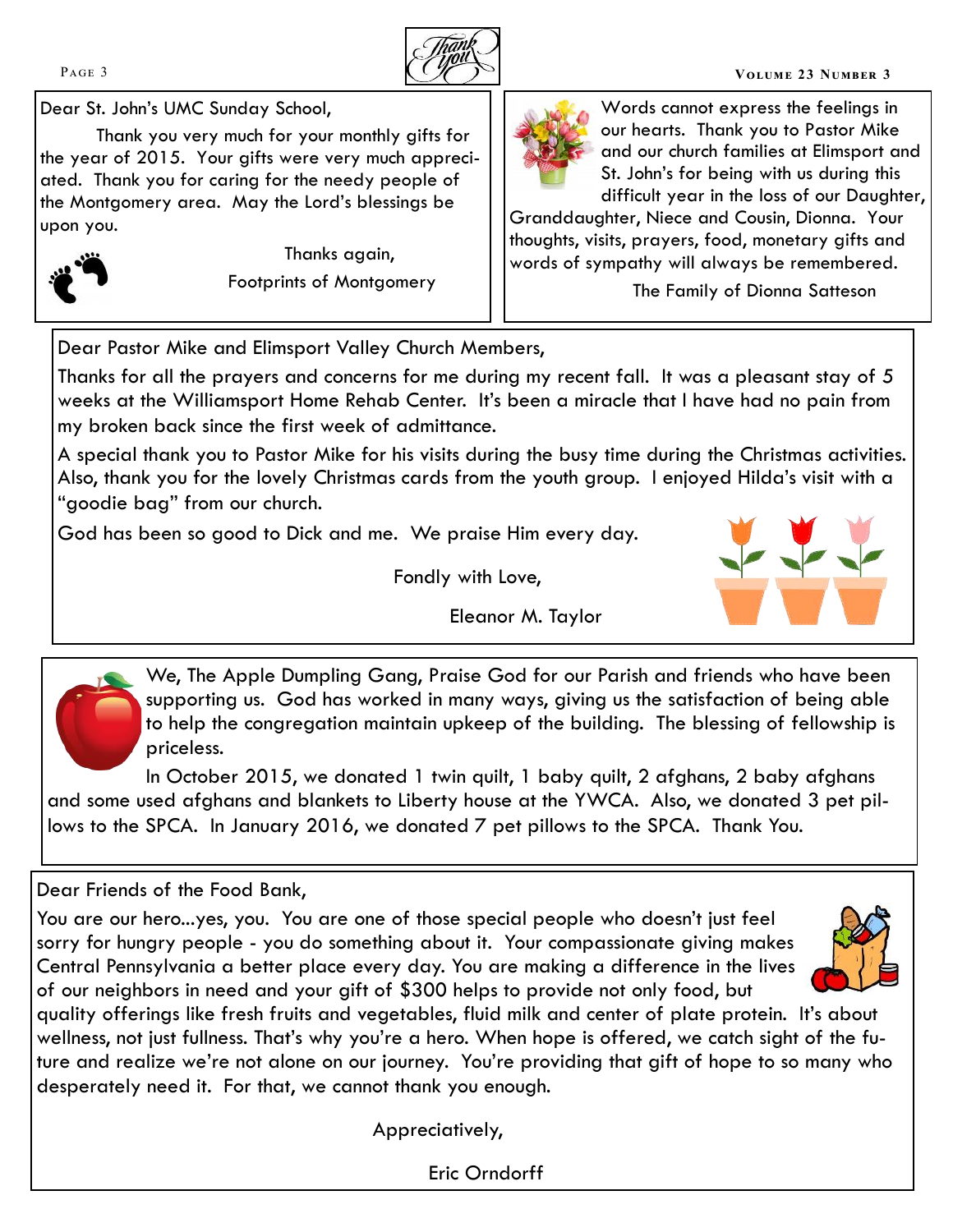

## **Youth Fellowship Happenings**

March 6th No meeting

March 13th Meeting at the church at 6:30 pm

March 20th Egg Hunt at Tweet's 2:00 pm

March 27th Sunrise Service at 6:00 am then breakfast at Perkins

**Please see any member of the Youth Group to purchase a 2016 calendar.** 



**Cost is \$7.00. This is a great way to help support our Youth.**

The Youth will be having Fundraisers at Wendy's in Muncy on the following dates:

March 15th June 21st September 20th December 13th



All times are 5:00 - 8:00 pm.

Come and help support our Youth!

Call or email Tweet with any questions.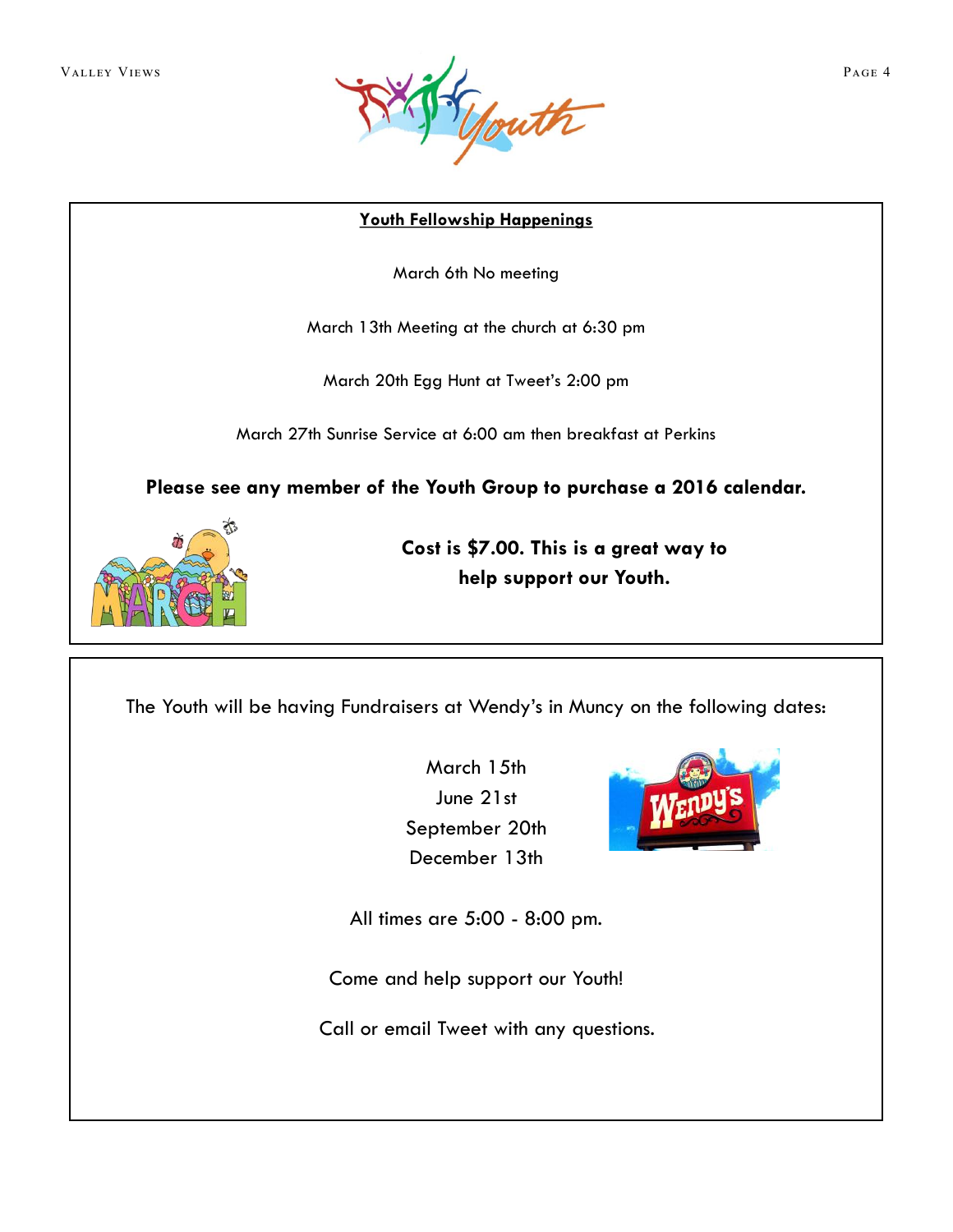# PAGE 5 **CULTENT**<br>
PAGE 5 **VOLUME 23 NUMBER 3**<br> **PAGE 5 VOLUME 23 NUMBER 3**



The Annual Easter Egg Hunt will be on Saturday, March 26th at 10 am on the softball field. If anyone would like to give a donation or volunteer,

please feel free to contact Jenn Springman at (570) 412-6141.

**Lenten Services: Tuesday, March 1st @ St. John's 7 pm Tuesdays, March 8th & 15th @ Elimsport 7 pm Seder Meal Thursday, March 24th @ Elimsport 6 pm Good Friday Service March 25th @ Elimsport 7 pm Easter Sunday Sunrise Service @ Lutz's pond 6 am Regular Easter Services at each church on Easter Sunday**

There will be a Good 'n Plenty Supper at Muncy First UMC 602 S. Market St., Muncy. It will be held Wednesday, March 2nd. Take out is available from 4-6 pm, dine in is from 4:30-6:00 pm. Suggested donation is \$9.00. Family style menu includes: roasted turkey with gravy, stuffing, mashed potatoes, buttered corn, coleslaw, rolls, dessert & beverage.



- Items for April's newsletter are due March 20th.
- Items for the weekly bulletin's need to be to the church office by Thursday morning each week.

(*Items received after these dates are not guaranteed to be printed.)*

St. John's will be having a fund raising event at "Repeats Used Clothing" located in the TJ Max Plaza. The event will run from Monday, 03/21/16, through Saturday, 04/02/16. The store hours are 11:00 – 5:30 on Monday through Friday; 11:00 – 4:00 on Saturday.

Even if you do not typically shop at second hand clothing stores, please take a few minutes to stop in and look around. They have some nice items for great prices.

Because we are raising funds for the church, they have agreed to run the fund raiser for 2 weeks (it's normally 1 week) and provide us with 20% (it's normally 10%) of our profits. There will be cards on the back table at both churches, or you can contact Deb Kennedy (570-547-2467 or 570-777-5517). Take extras and pass them out to your family and friends. Just present the card when you check out and 20% of your purchase (excluding jewelry & accessories) will be given to the church at the end of the event. If you forget to pick up a card, or forget to take it with you, simply let them know when you check out that your purchase is part of the fund raiser for St. John's United Methodist Church.



Thank you for your support and Happy Shopping!!

There will be a Consignment, Soup & Bake Sale at the Huntersville UMC. This is to benefit the church. It will be held Saturday, March 19th from 9 am till 4 pm. Items to be sold include: men's, women's & children's

clothing, shoes, toys, baby items, household items and much more. Huntersville UMC is located at 5263 Rabbittown Road in Muncy. Call (570) 435-0508 for more information.



# **Greeters for March**

March 6 Bob & Hilda Sampsell March 13 Cathy Hill & Betty Farley March 20 Sue Smith & Guy Maustellar March 27 Janet Eisworth

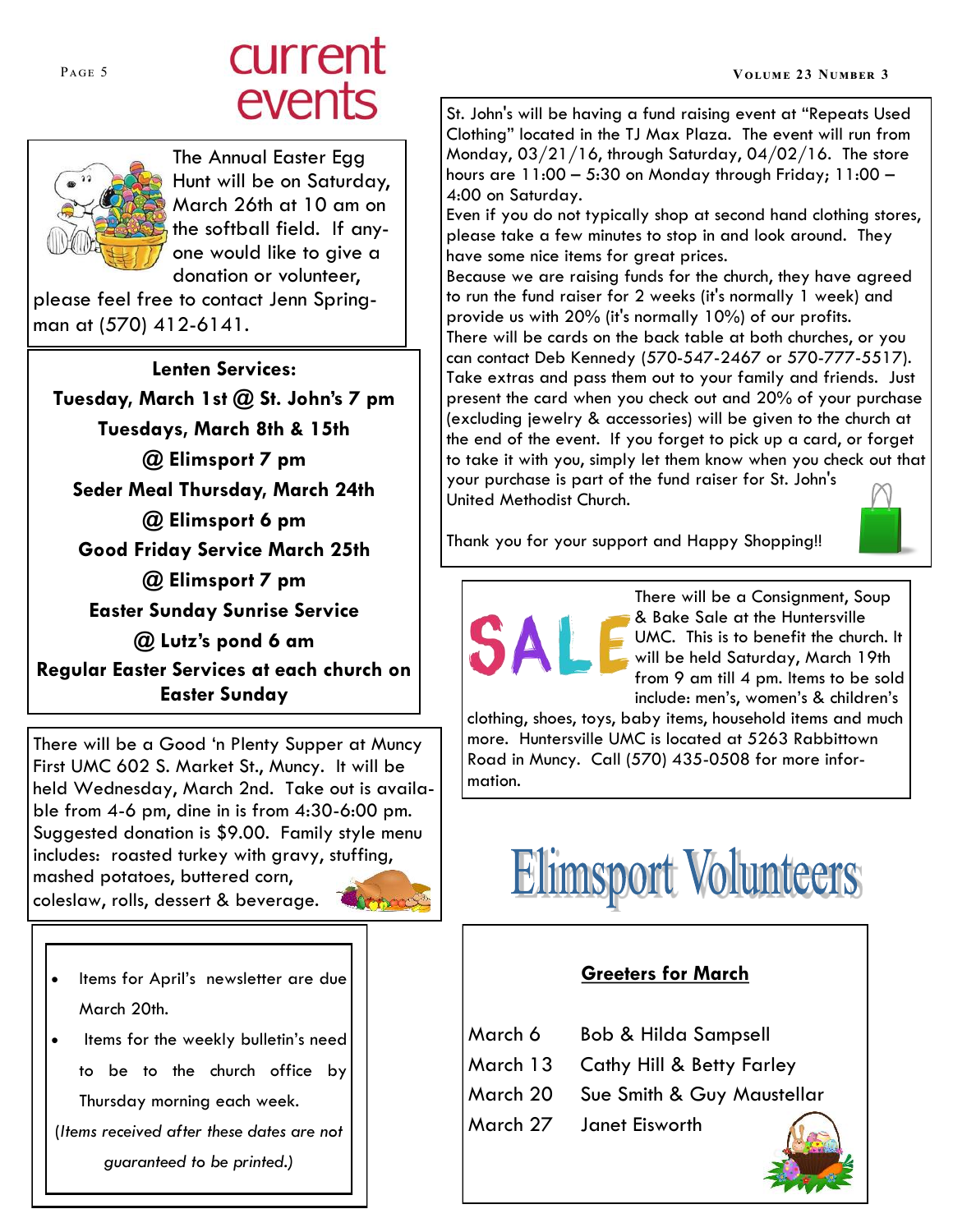